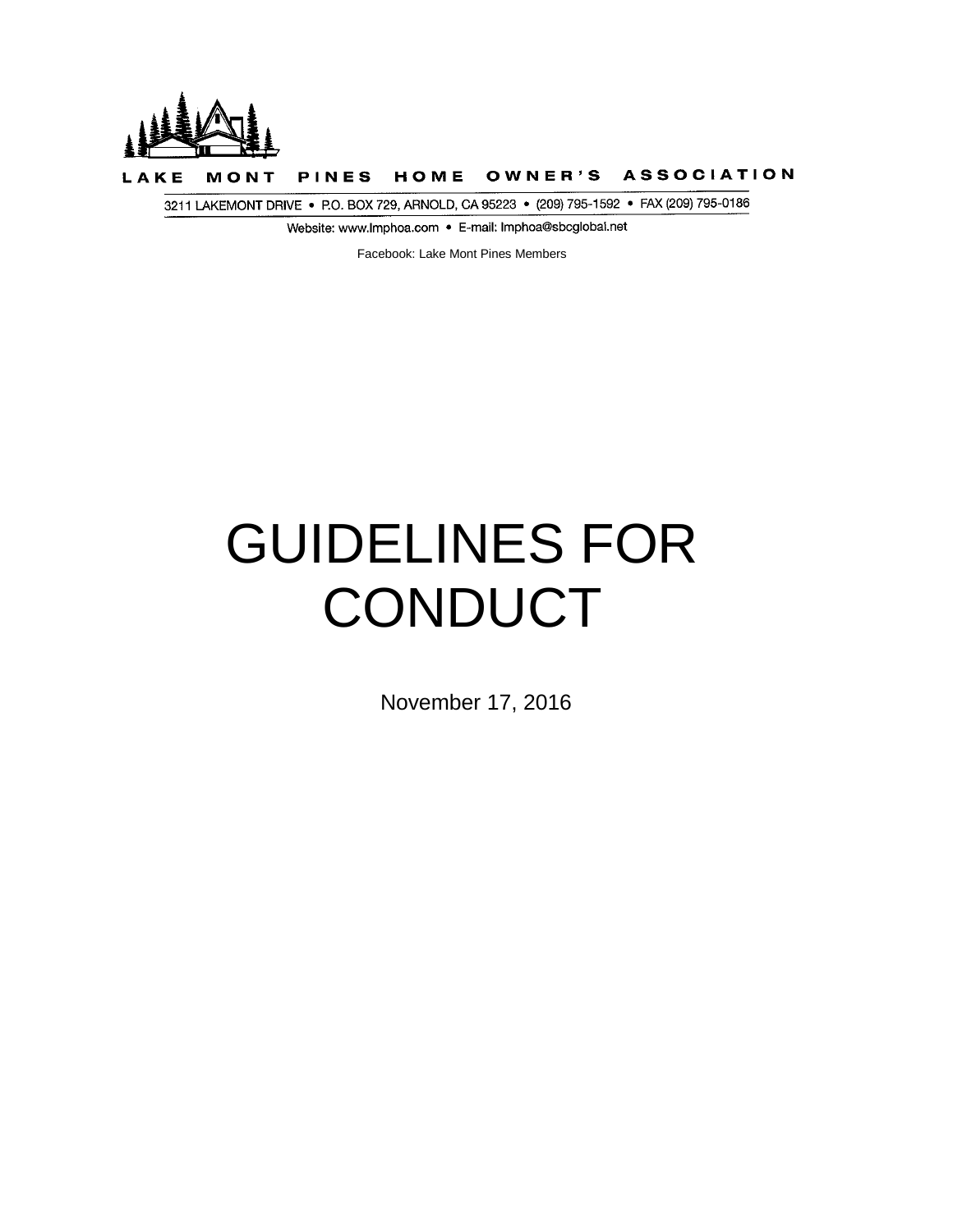#### **Introduction**

By observing the enclosed rules and requirements we hope that all property owners and guests will have a memorable stay here in the community. Living in a common interest community offers many advantages but may also impose some restrictions on members and their guests or renters. Maintaining an attractive appearance of the homes/lots, harmonious relations with your neighbors and sustaining property values are each important.

As provided for in the Governing Documents, the Covenants, Conditions & Restrictions (CC&Rs) Article 3, the Association Board of Directors have adopted specific rules for the community. It is the intent of the CC&Rs to protect the collective rights of our Association Members, so they may enjoy their property. This includes issues related to the health, safety, and maintenance of the quiet, forested nature of our single-family residential community. It is not the intent of the CC&Rs to regulate personal privacy issues. This document includes some but not all of the restrictions in the (CC&Rs).

It is the goal of the LMP Board to protect members' rights and enforce the CC&R's in a fair and consistent manner. When there is an issue, members will always be given an opportunity to be respectfully heard and allowed to present their case to the members of the Board. The Board has adopted a CC&Rs/Rules Enforcement and Fine Policy that discloses this process to the members.

The Governing Documents of the Association include the Articles of Incorporation, Bylaws, Covenants Conditions and Restrictions (CC&R's) and duly adopted Rules. In addition to these documents the community is subject to Federal, State and County laws, codes and local ordinances for Calaveras County. The Board of Directors follows all of the above in the management and operation of the Association.

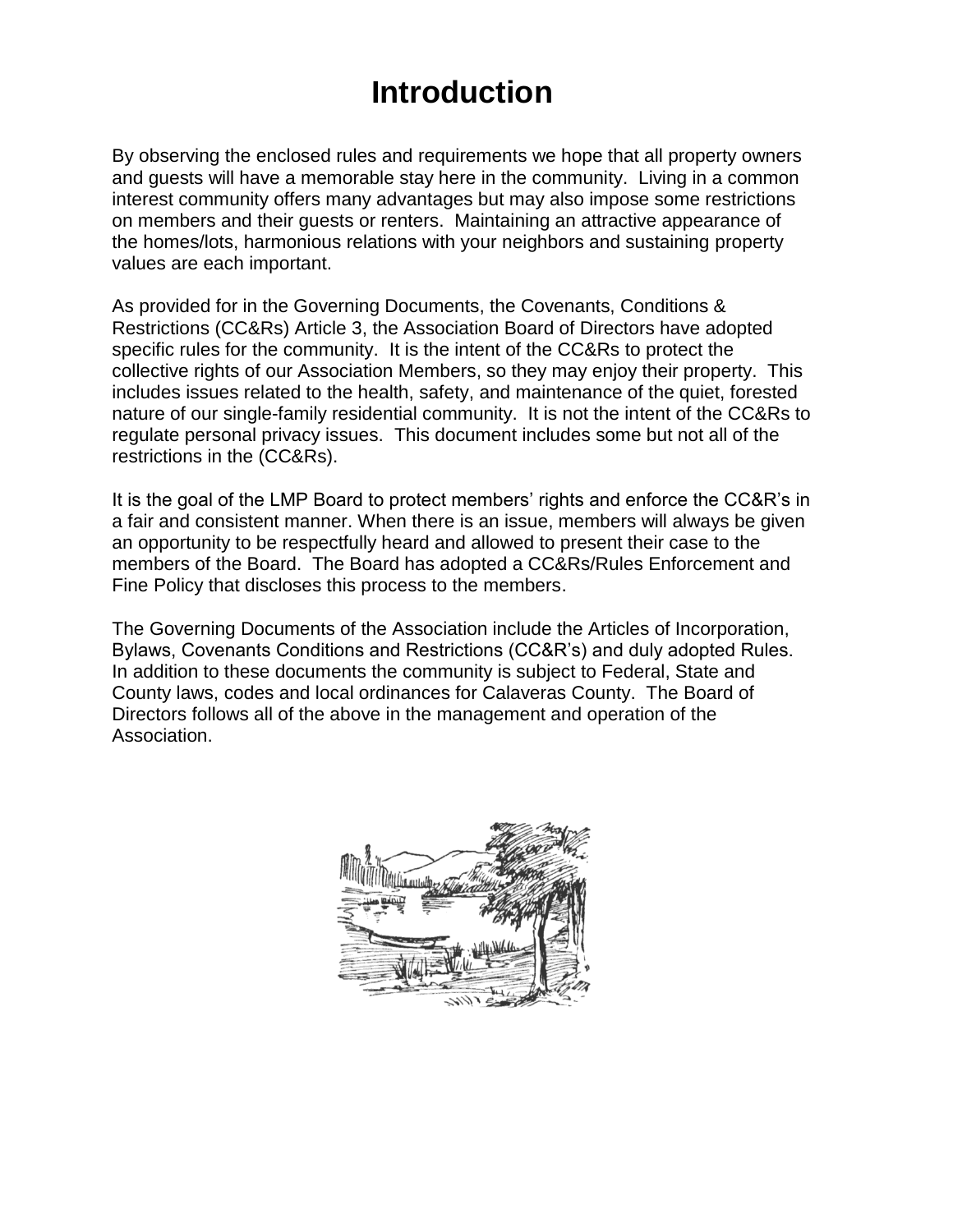## **Guidelines for Individual Properties**

Members receive the Governing Documents when they purchase their property and are obligated to follow these guidelines in order to facilitate the health, safety and welfare of all residents in the community and also to protect and maintain property values. Many of these are outlined below with the relevant CC&R citation.

- No noxious or offensive activity shall be carried on within the Properties, nor anything be done or placed thereon which may become a nuisance or cause unreasonable embarrassment, disturbance or annoyance to other Owners in the enjoyment of their property, or in the enjoyment of Common Area. No Owner shall permit noise, including but not limited to, the barking of dogs and the excessive playing of music systems, to emanate from the Owner's lot, which would unreasonably disturb another Owner's enjoyment of his/her lot or of the Common Area, CC&Rs 3.03. Any parties, music, use of mechanical devices, or other noise making activities should be time-limited so as to not create an ongoing disturbance for neighbors. Doors and windows should be closed to contain excessive noise.
- The County curfew for minors is from 10:30 pm until dawn. The Association requests that a corresponding "curfew of quiet" be observed from 10:30 pm - to 7:30 am. The County Sheriff's Department does enforce disturbance of the peace complaints. Be aware that sound travels.
- No sign of any kind shall be displayed to the public view, on or from any lot or the common area, without the approval of the Board or the ARC Committee, however, one sign of customary and reasonable dimensions advertising a lot/home for sale or for rent may be placed within each lot, CC&Rs 3.05.
- No dog shall be allowed in the Common Area except upon a leash held by a person capable of controlling it, CC&R's 3.06. Dogs should wear a collar with vaccination tags, license and owner's phone number in case they become lost. Dogs that are continuous barkers should be brought indoors. Calaveras County requires that dogs be licensed and under their owner's control at all times.
- All garbage and trash shall be placed and kept in covered containers. Each owner shall arrange for removal of all such containerized trash at least once a week. Unsecured trash is at risk of being knocked over by bears, dogs, coyotes, and/or raccoons. Trash can be taken home with you or taken to the local transfer station in Avery (209-795-3222). Proof of residency is required. You may also arrange for curbside refuse and recycling removal through Cal-Waste (209-795- 1532). Please pick up all your litter, including cigarette butts, which should not be tossed due to the high fire danger.
- No portion of any lot shall be used for the storage of building materials or other materials except in connection with approved construction, CC&Rs 3.07.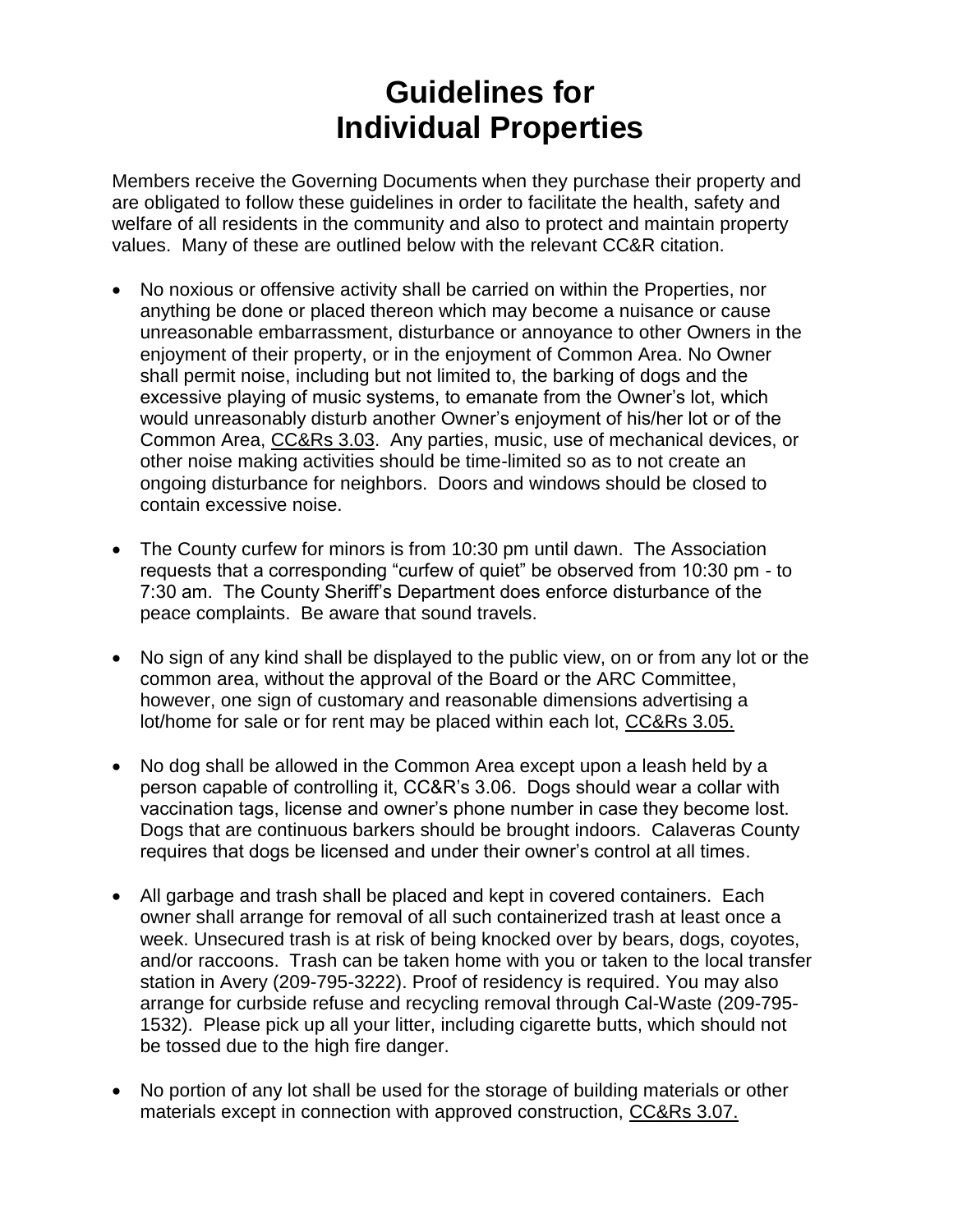- No Owner shall make or permit to be made, at his expense or otherwise, any alterations or modifications to the exterior of the buildings, fences, railings or walls situated within the Development, without the prior written consent of the Board or Architectural Control Committee. No structures of a temporary character, trailer, tent, shack, garage, barn or other outbuilding, shall be used on any Lot at any time as a residence, either temporarily or permanently, except as reasonably necessary for the construction of a residence upon such Lot, and then only after having obtained written approval of the Board or Architectural Control Committee, CC&R 3.08*. Architectural Modification Request Forms are available in the LMP office or on the LMP website at www.lmphoa.com*
- No owner shall permit anything to be done or kept in his/her Lot or in the Common Area that violates any law, ordinance, statue, rule or regulation of any local, county, state or federal body.
- Each Owner shall be responsible for maintenance and repair of his/her individual Lot and Residence, CC&Rs 4.02.
- Unless there has been prior written approval of the Architectural Control Committee, no Owner shall cut, sever or remove any tree which is over 15' from the structure and is ten inches (10") in diameter, except for trees that are standing within the home building area on such Owner's Lot, CC&Rs 3.12.
- The Association requires owners of improved properties to comply with CAL-FIRE codes/State law [\(www.fire.ca.gov](http://www.fire.ca.gov/) 209-795-1542). Owners of unimproved properties must comply with Ebbetts Pass Fire District fire safety codes for their properties [\(www.epfd.org](http://www.epfd.org/) 209-795-1646). Copies of the current codes and requirements can be obtained on their websites or in the office. The Association supports the CAL-FIRE V.I.P. (Volunteers In Prevention) program for inspecting properties to ensure compliance with current lot clearing standards. Owners who fail to comply are subject to written violation notices and potential fines from these agencies.

Pine needles and wood debris may be disposed of at the locations listed below:

- o Millers (209-795-4875) 4304 HWY 4 in Avery.
- o Red Hill Transfer Station (209-754-6403) 5314 Red Hill Rd., Vallecito
- o Rock Creek Solid Waste Facility (209-754-6403) 1211 Hunt Rd., Milton
- $\circ$  Brian Rowley Open mid-May and June only (209-795-6500) 365 Biring Dr., Camp Connell.

Please call ahead for new rules and costs for disposing of your yard waste. You may also burn your debris on your property per County regulations on prescribed burn days only. Call (209)754-6600 before burning.

The Association can suspend the use privileges of any recreation facilities in the Common Area for any violation of the CC&R's, Articles or By-laws, Association rules or Board Resolutions, CC&R's 6.03. *Please refer to your CC&R's booklet for the complete list of Covenants, Conditions and Restrictions.*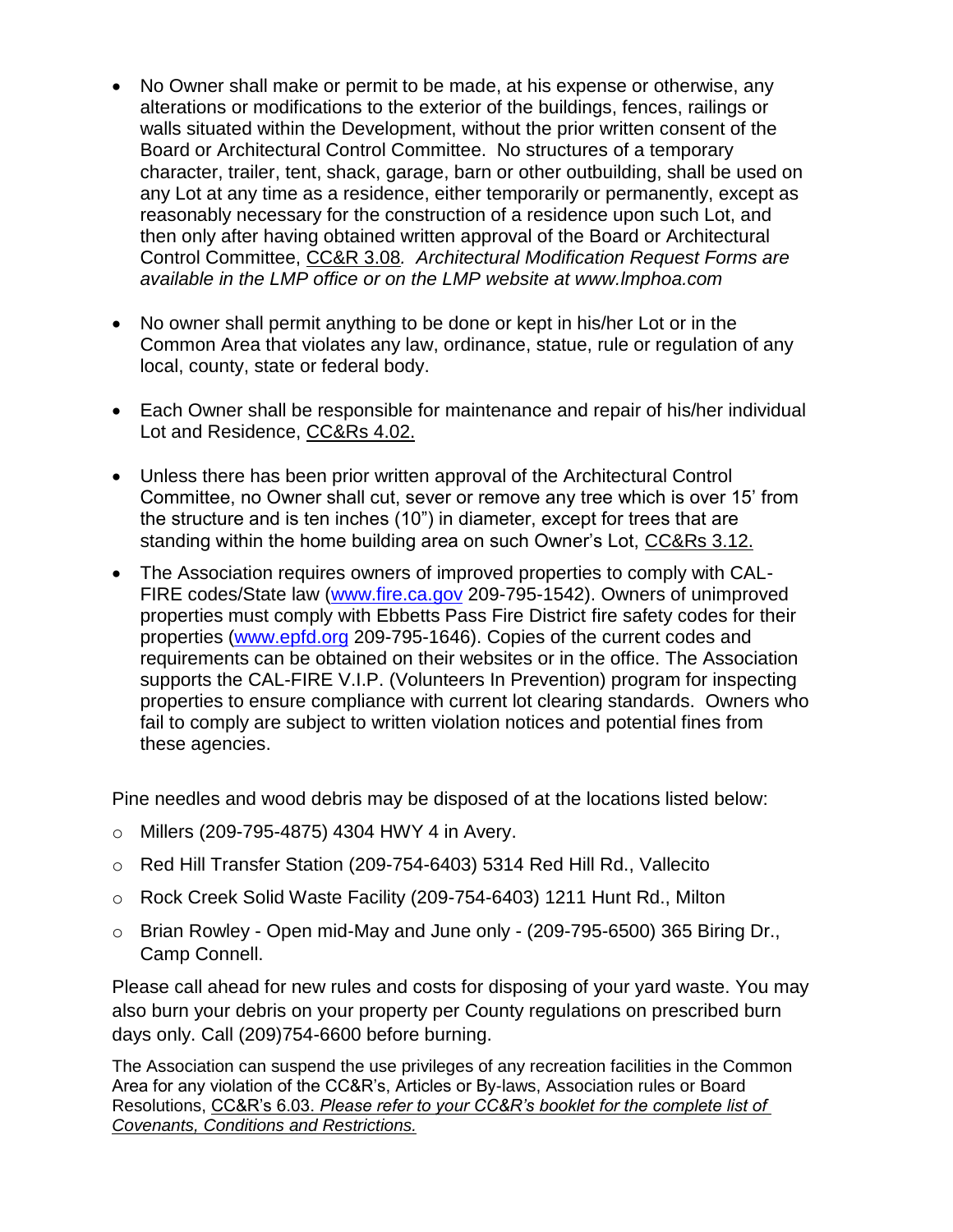#### **General Guidelines for all Residents and Members Who Rent Their Properties**

Owners are responsible for their tenants and guests, and are to make sure that contractors and vendors are aware of the CC&Rs, Rules and local ordinances and abide by them. Any rental shall be by an agreement which shall provide that the tenancy is subject to the terms of the CC&R's, CC&R's 3.02 B. All owners renting or leasing their units for a period in excess of 30 days shall promptly notify the Association of all tenants and members of tenant's family occupying such unit, CC&R's 3.02 C. Owners who rent their properties need to know and share the following information with rental agents, tenants and their vacation / full time renters:

- Tenants/Renters are "guests" of the owners and are expected to comply with all Association rules, local laws and ordinances.
- The number of occupants, renters and quests must follow County quidelines for single-family residential use.
- Full time rentals with tenant information must be registered with the Association office, CC&Rs 3.02.
- The number of vehicles should be limited, and must park off the street as the road is shared with snowplows, pedestrians and emergency vehicles.
- All renters/guests using the common area facilities must wear and display a current LMP ID Tag or day use bracelet at all times.

Copies of these rules are available in the LMP Office. Office Hours are posted on the Lodge bulletin board and on our website at www.lmphoa.com.

#### **Guidelines for Use of the Common Areas Lodge & Recreation Areas**

Tanner Lake, Common Areas and Lodge facilities are Private Property reserved for the exclusive use and enjoyment of Members/Owners and their authorized guests. Members and their guests must follow staff instructions so as to ensure the health, safety and welfare of everyone using the facilities.

• Pets are NOT allowed in the Lodge, on the patio, on the deck, or as posted around the Lodge and Beach. Pet owners are asked to carry doggy waste bags and clean up after their pets. Four waste stations are provided around the lake.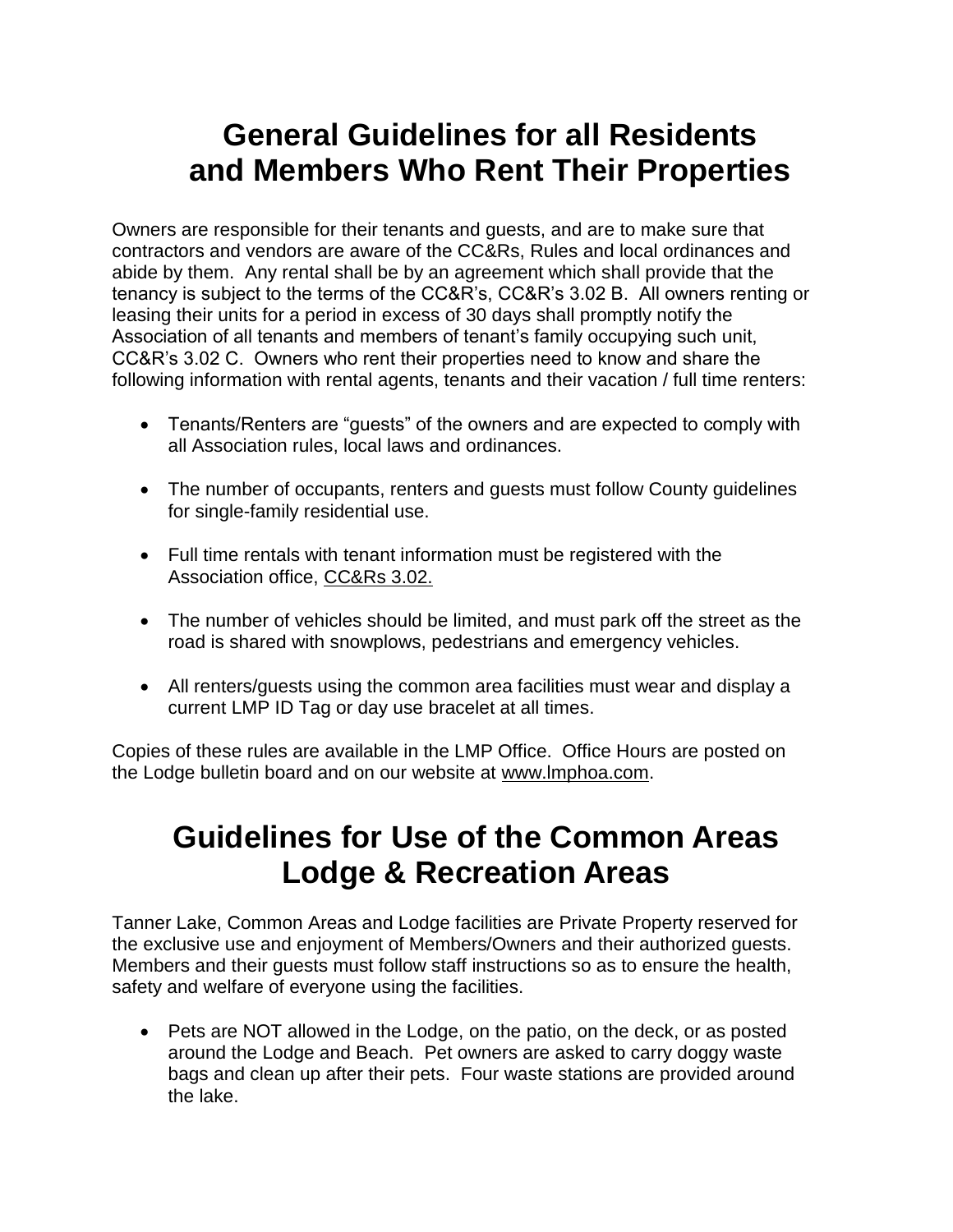- No private barbeques or campfires are allowed in the Common Areas. Members and guests may use the barbeques provided in the picnic area next to the Lodge on a first come first served basis. Large parties require prior approval. There will be no reservations for large parties in the picnic area on holidays.
- Proper swim attire is required and swimsuits and sandy feet are not allowed in the Lodge.
- All boaters must take direction from Association staff and/or lifeguards. Only non-powered water craft are allowed on the Lake. Motorized toy boats are not allowed on the lake.
- Members' water craft may be stored on the lake shoreline between April 1st and Nov 30th. Water craft must be removed from around the lake on or before December 1<sup>st</sup> each year. The Association has designated an area for boat storage from December – March. The storage rack is located by the garage and there will be a \$25.00 storage fee per year. All craft must be registered with the office each year, properly secured and display a seasonal sticker. Lot #'s must be clearly and permanently marked on all boats for identification purposes. Please do not store water craft in the walkways or paths. Non-compliance may result in removal with or without notice depending on safety and circumstances.
- Fishing is always catch and release and you must have a current fishing license. *Fishing from the pier or floating docks is not allowed at any time. No fishing within 50 yards of beach sand area.*
- Smoking is not allowed in the Lodge, on the deck, patio, pier, docks, or the Lodge beach area.
- Glass bottles or glass containers are not allowed at any time.
- Motorized ATVs, motor bikes or motor scooters are not allowed in the Common Areas.
- No bicycles, scooters, skates or skateboards are allowed in the Common Area or at the beach. Please park bicycles in the racks provided.
- Children under 14 years of age must be under the supervision of an Adult (over 18). County Curfew (for those under 18 years of age) is 10:30 p.m. The playground structures are for use by children ages 6 -12 yrs. and children must be supervised by an adult parent/guardian at all times.
- No person other than the Association or its duly authorized agents shall work on or make any changes to or post any signs on Association properties or in the Common Area, CC&Rs 3.10.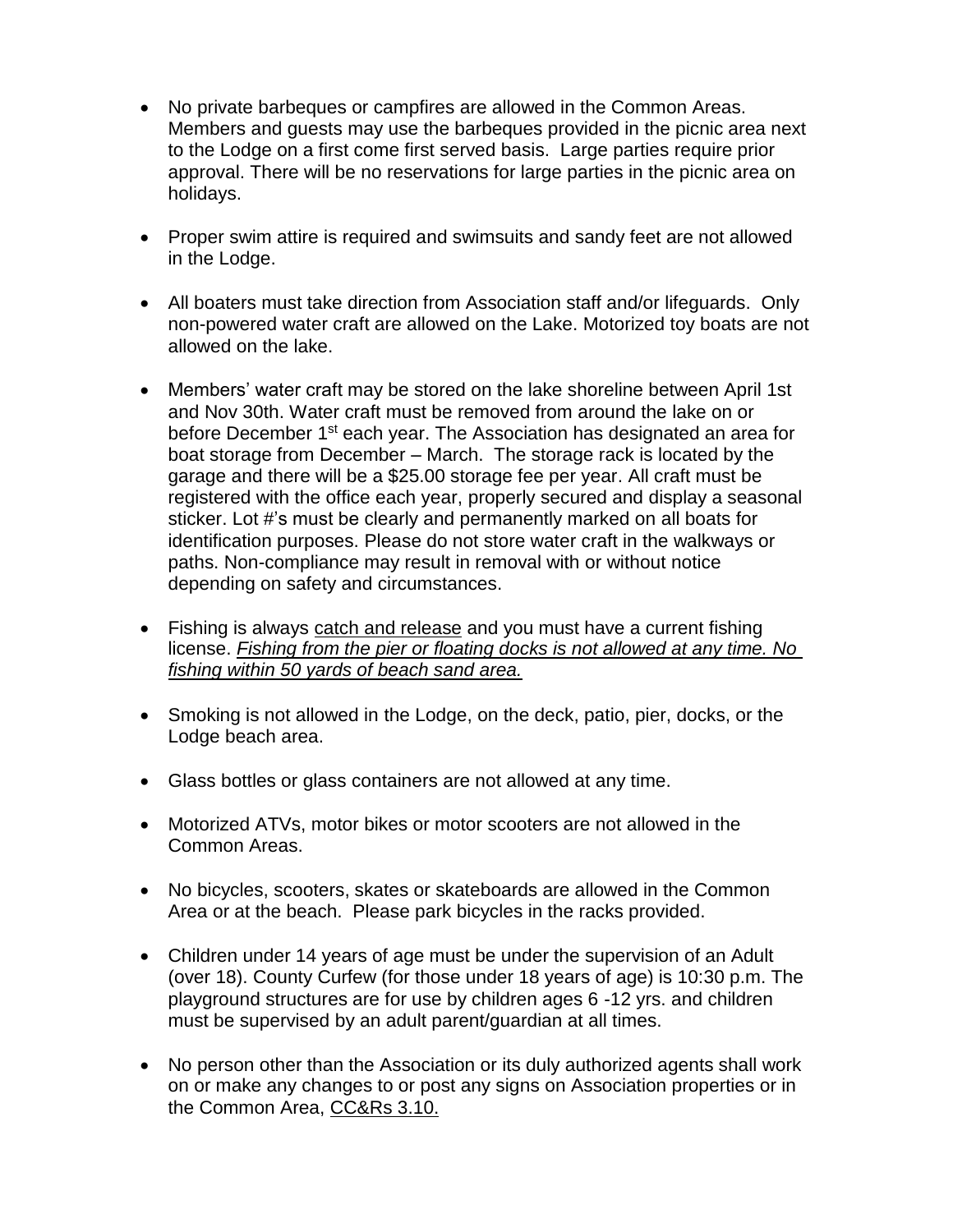# **ID TAGS/PARKING PASSES**

Members in good standing will be issued ID tags & parking stickers annually. Unpaid Assessments subject owners to loss of use of the Common Area facilities, CC&Rs 6.03. ID tags or Day Use bracelets must be *worn and displayed at all times* by owners, residents and guests when using the facilities or common areas. The ID tag and parking sticker colors change every year, and new tags will be available by the beginning of May each year. Owners must return old tags to the LMP Office in order to obtain new ones and there is a charge of \$10.00 for each tag that is not returned. Tags are only for members and guests and may not be sold or bartered.

- Each property address is allowed 5 free tags annually and each property owner may purchase a total of 5 extra tags for their guests for \$10.00 each. Any additional guests will require a day use bracelet, available at the Snack Shack at a cost of \$5.00 each per day.
- All vehicles parked in the Lake Mont Pines Lodge parking area or Common Areas must display an annual parking pass. Vehicles in violation are subject to citation and/or tow.
- It is up to property owners to provide ID/guest tags and parking stickers for their renters/guests.

### **GENERAL GUIDELINES for Summer Season**

Summer Season begins the Saturday of Father's Day weekend, and the facilities open daily at 11 a.m. until 6 p.m., subject to weather. Our lake closes at 10:00 pm, each evening.

- All party floats, boats & boards must be supervised at all times and must be removed from the Lake shore and pier area daily. No watercraft of any kind is allowed to be anchored in the swim zones.
- Personal property (chairs, blankets, towels, etc.) should not be left on the Beach so as to interfere with daily grooming of the beach during the Summer Season. All items must be removed overnight or they will be confiscated. No Owner shall allow furniture, furnishings, or other personal belongings to remain in the common area, CC&Rs 3.09.
- The saving of spaces on the beach is not allowed.
- All swimming in the lake is at your own risk. Poor swimmers must be supervised by a responsible adult swimmer at all times. During the summer season, non-swimmers shall remain in the shallow roped-in area at the Lodge beach. PFD (Personal Floatation Devices) are recommended for all persons using the lake. *No horseplay is allowed on the pier and floating docks at any time.*